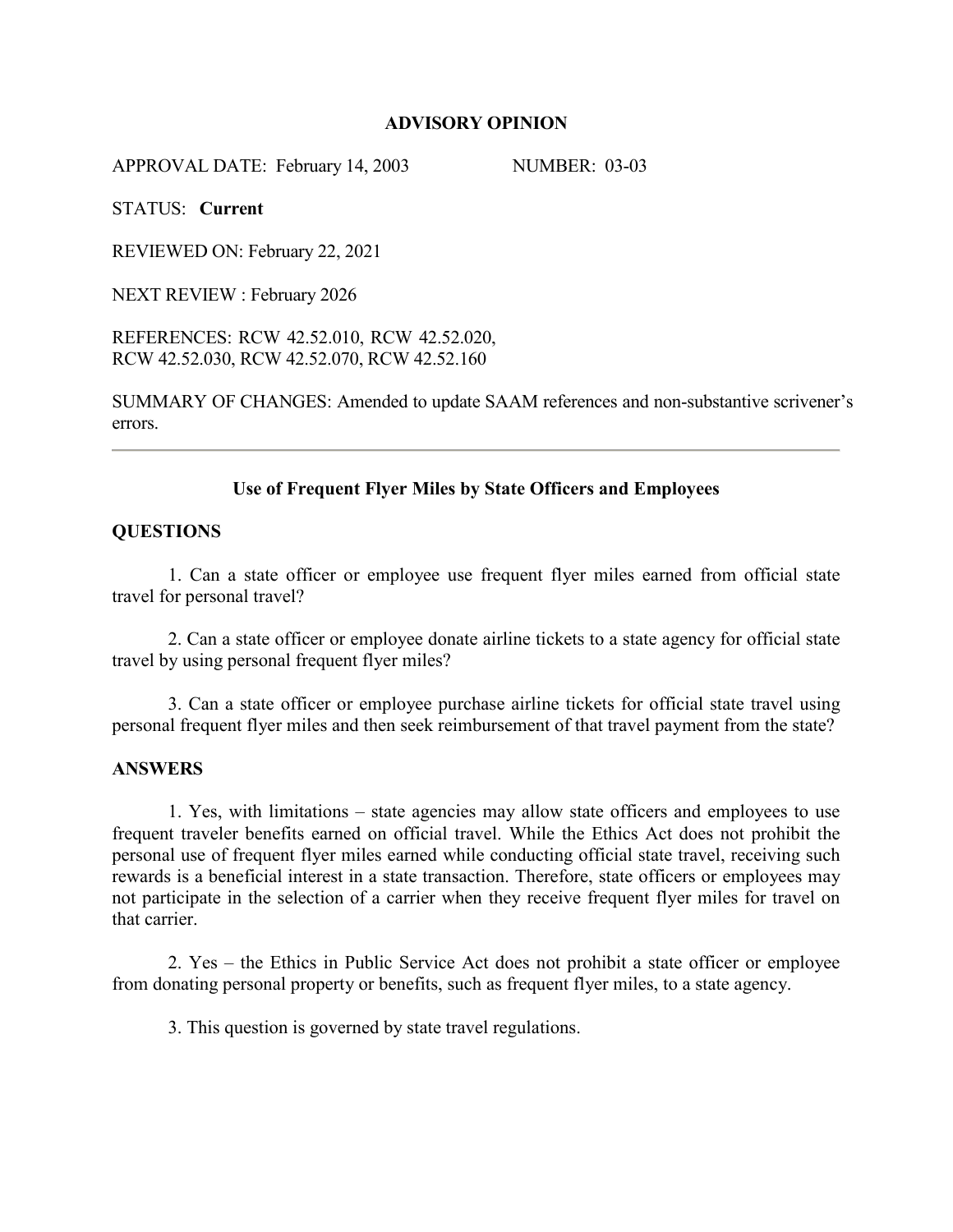## **ANALYSIS**

Frequent flyer miles or "frequent traveler benefits" represent an individual traveler's contractual right to receive air transportation services or other benefits, such as service upgrades, for free or at reduced costs by reason of prior purchases of property or services. Frequent traveler benefits are broadly available to the traveling public. Normally, a traveler receives his or her benefit by establishing an individual account with an airline or other transportation carrier. For most airlines, frequent traveler benefits accrue to the traveler and are not tied in any way to the source of funds used to purchase the ticket. Similarly, accrued benefits can be used for most qualified travel at the discretion of the traveler.

The Office of Financial Management (OFM) has the authority to adopt travel policies for officers and employees of the executive branch. See generally, RCW 43.03.050-.210. In 1993, after considerable research, OFM determined that the administrative costs associated with tracking and collecting frequent flyer miles would exceed the benefits derived. Consequently, OFM concluded that it was inadvisable to implement a state policy requiring state employees to transfer frequent flyer credits, earned while conducting state travel, to the state.

While OFM declined to adopt a policy requiring that agencies retain and use frequent traveler benefits earned on official travel in light of cost/benefit considerations, agencies are not precluded from adopting such policies if they deem it in their best interests. State travel regulations, as prescribed in the *State Administrative and Accounting Manual* (SAAM) at Subsection 10.10.10.b, provide that "Agencies may adopt internal travel policies and reimbursement allowances that are more restrictive than those contained in this chapter." Therefore, agencies have the option of either allowing employees to personally retain and use frequent traveler benefits earned on official state travel, or requiring that frequent traveler benefits that are accrued solely because of official travel be used only for official travel.

State travel regulations, however, do address the purchase of airline carrier services for official state travel. SAAM 10.50.45 provides in relevant part:

> 10.50.45 - Absent agency specific purchasing requirements, state agencies **must use** the air travel services provided by air carriers through contracts awarded by DES (Department of Enterprise Services). The only exceptions are for:

- Conditions stated in the DES contract documents.
- Emergency situations that have been approved by the agency designated travel coordinator.

In addition, SAAM 10.50.75 provides that "(e)xcept as provided in Subsection 10.50.70, a traveler may only use personal financial resources to purchase common carrier transportation in an emergency situation when the State Charge Card System is not accessible."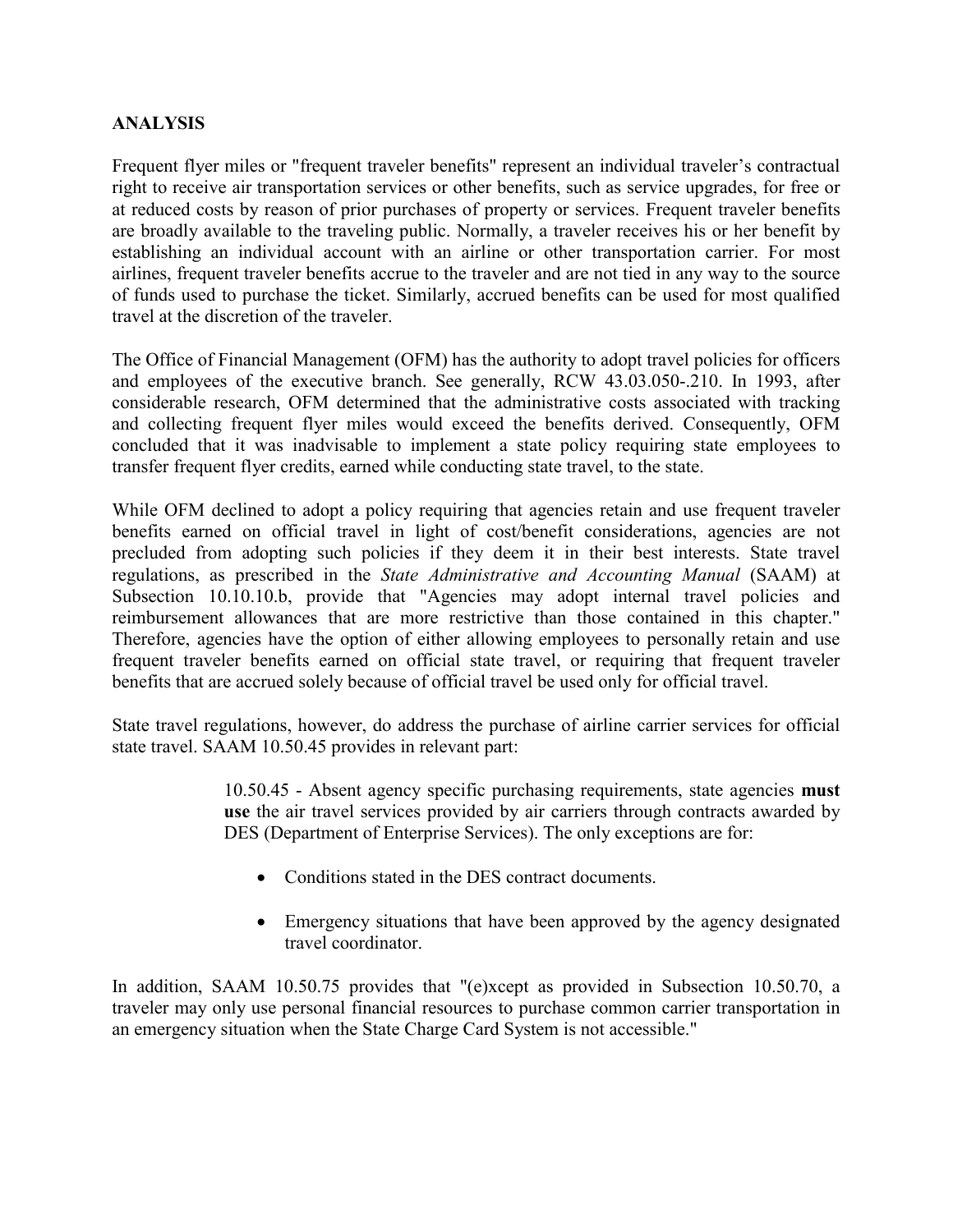Currently there are several dozen approved travel agencies that book airline tickets on state contracted airline carriers. Normally, the approved travel agencies book official state travel based on the scheduling needs of the state agency or the individual traveler. However, specific requests to fly on a particular airline will be accommodated if allowed under OFM regulations.

By comparison, in April 2002, the federal government revised its longstanding rules regarding personal use of frequent traveler benefits by federal employees. Federal employees may retain promotional items, including frequent flyer miles, earned on official travel if the promotional item is obtained under the same terms as those offered to the general public and at no additional cost to the federal government. The federal government took this decision, in part, because of the administrative and personnel burdens associated with separating benefits earned due to official and personal travel. Federal travel regulations, however, still provide that federal employees may not select a travel service provider based on whether it provides frequent traveler benefits. (See 41 CFR Parts 301-10 and 301-53 as amended on April 12, 2002.)

# **1. State Agencies May Allow State Officers and Employees to Use Frequent Traveler Benefits Earned on Official Travel.**

The Ethics in Public Service Act (Ethics Act) prohibits state employees from accepting gifts valued at more than \$50. (See RCW 42.52.150) The Ethics Act, however, excludes broadly available discounts, such as frequent traveler benefits, from the definition of gift. (See RCW 42.52.010(9)(i)) In EEB Advisory Opinion 98-10, the Board addresses the situation where an agency pays for attendance by a state officer or employee at a conference, and the officer or employee receives a door prize for attending the conference. The Board advised that "(b)ecause consideration is paid to attend a conference, seminar, trade show, similar event, a door prize received at such an event does not constitute a "gift" under RCW 42.52.010(9)." Similarly, when consideration is paid for a frequent traveler benefit in the form of the purchase of goods and services from the airline carrier and those benefits are broadly available, receipt of frequent traveler benefits for personal travel would not violate the Ethics Act.

Unlike discounts and benefits earned for personal travel, however, frequent traveler benefits earned while on official travel involve consideration paid by the state. In EEB Advisory Opinion 98-10, the Board advised that "when a state agency provides the consideration (*for the conference*), the agency is entitled to determine what happens to a door prize" that was provided to conference participants. The Board further advised that "(i)f a state agency pays consideration, the state agency may either (1) determine that the door prize would benefit the agency and keep the prize; (2) determine that the door prize would not benefit the agency and allow the state officer or state employee to retain the prize; or, (3) determine that the door prize would not benefit the agency …"

Because state agencies pay consideration for official travel, state agencies may require that frequent traveler benefits that are accrued solely because of official travel can only be used for subsequent official travel. For example, where a state employee would not have received any frequent traveler benefits but for official state travel, agencies could require employees to report and use any accrued benefits to pay for additional official travel. Because OFM determined the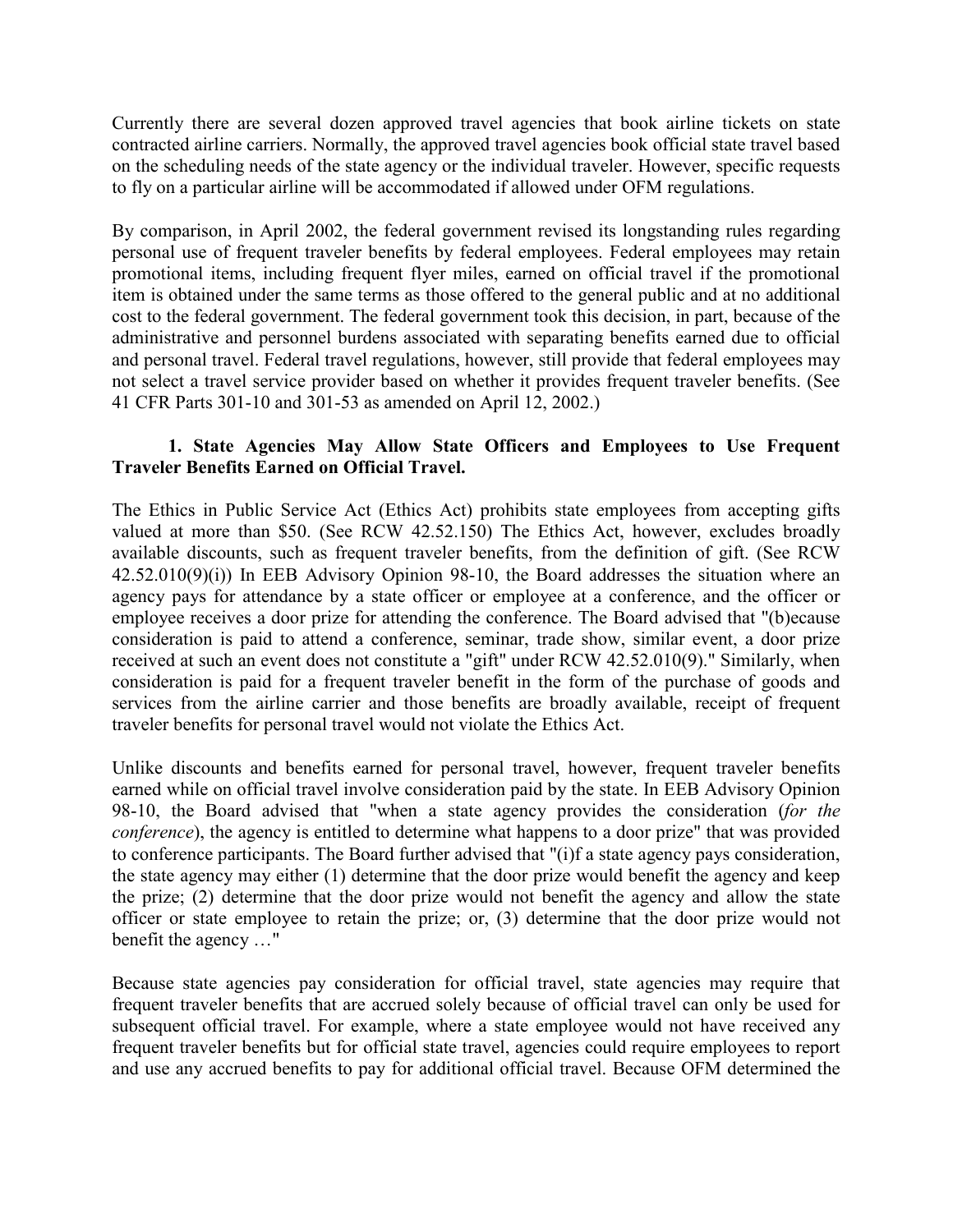administrative burdens associated with tracking and collecting commingled personal and official frequent flyer miles can exceed any benefits earned by the state, state agencies may allow state employees to retain and use frequent traveler benefits earned on official state travel.

In addition to regulating the receipt of gifts, the Ethics Act prohibits state employees from having a private interest that conflicts with the proper discharge of official duty. RCW 42.52.020, provides that:

> No state officer or state employee may have an interest, financial or otherwise, direct or indirect, or engage in a business or transaction or professional activity, or incur an obligation of any nature, that is in conflict with the proper discharge of the state officer's or state employee's official duties.

The Ethics Act also prohibits state officers and employees from having a beneficial interest in a state transaction or accepting compensation or rewards from those who have such an interest. RCW 42.52.030(1) provides in relevant part:

> No state officer or state employee … may be beneficially interested, directly or indirectly, in a contract, sale, lease, purchase, or grant that may be made by, through, or is under the supervision of the officer or employee, in whole or in part, or accept, directly or indirectly, any compensation, gratuity, or reward from any other person beneficially interested in the contract, sale, lease, purchase, or grant.

Finally, RCW 42.52.070 provides that "no state officer or employee may use his position to secure special privileges for himself…."

A decision to select a specific airline carrier for official travel, even among those holding state contracts, or to use a non-state contract airline carrier involves the exercise of discretionary authority. Therefore, a state officer or employee violates RCW 42.52.020, RCW 42.52.030, and RCW 42.52.070 if they participate in or direct the selection of a specific airline carrier for official travel and also receive frequent traveler benefits for personal use from that carrier.

In EEB Advisory Opinion 01-02, the Board advised that state employees may resolve conflicts by disclosing any interest that may be in conflict with official duties, and abstaining from participation in any agency discussions or actions on any issue where the interest may be affected. Similarly, a state employee who participates in a frequent traveler benefit program may not recommend or direct that his or her official travel be booked on a certain airline carrier. As a practical matter, state officers and employees who only discuss the required destination, date, and time frames for arrival/departure with travel agents or agency employees involved in booking airline travel may accept frequent traveler benefits that may accrue from that travel.